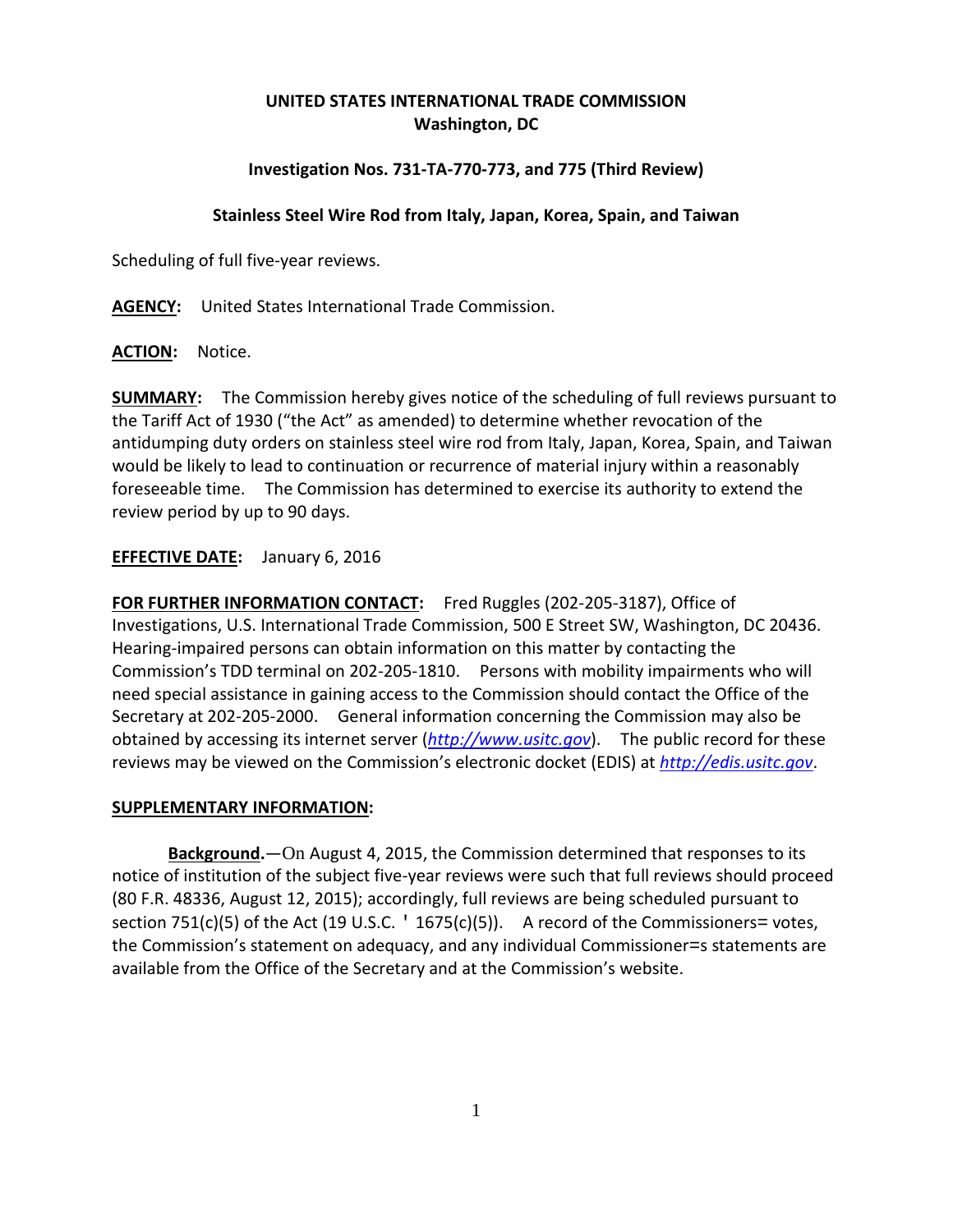**Participation in the reviews and public service list.**--Persons, including industrial users of the subject merchandise and, if the merchandise is sold at the retail level, representative consumer organizations, wishing to participate in these reviews as parties must file an entry of appearance with the Secretary to the Commission, as provided in section 201.11 of the Commission=s rules, by 45 days after publication of this notice. A party that filed a notice of appearance following publication of the Commission's notice of institution of the reviews need not file an additional notice of appearance. The Secretary will maintain a public service list containing the names and addresses of all persons, or their representatives, who are parties to the reviews.

For further information concerning the conduct of these reviews and rules of general application, consult the Commission=s Rules of Practice and Procedure, part 201, subparts A and B (19 CFR part 201), and part 207, subparts A, D, E, and F (19 CFR part 207).

**Limited disclosure of business proprietary information (BPI) under an administrative protective order (APO) and BPI service list.**--Pursuant to section 207.7(a) of the Commission's rules, the Secretary will make BPI gathered in these reviews available to authorized applicants under the APO issued in the reviews, provided that the application is made by 45 days after publication of this notice. Authorized applicants must represent interested parties, as defined by 19 U.S.C. ' 1677(9), who are parties to the reviews. A party granted access to BPI following publication of the Commission's notice of institution of the reviews need not reapply for such access. A separate service list will be maintained by the Secretary for those parties authorized to receive BPI under the APO.

**Staff report.**--The prehearing staff report in the reviews will be placed in the nonpublic record on May 9, 2016, and a public version will be issued thereafter, pursuant to section 207.64 of the Commission's rules.

**Hearing.**--The Commission will hold a hearing in connection with the reviews beginning at 9:30 a.m. on Thursday, May 26, 2016, at the U.S. International Trade Commission Building. Requests to appear at the hearing should be filed in writing with the Secretary to the Commission on or before May 19, 2016. A nonparty who has testimony that may aid the Commission=s deliberations may request permission to present a short statement at the hearing. All parties and nonparties desiring to appear at the hearing and make oral presentations should participate in a prehearing conference to be held on May 23, 2016, at the U.S. International Trade Commission Building, if deemed necessary. Oral testimony and written materials to be submitted at the public hearing are governed by sections 201.6(b)(2), 201.13(f), 207.24, and 207.66 of the Commission's rules. Parties must submit any request to present a portion of their hearing testimony **in camera** no later than 7 business days prior to the date of the hearing.